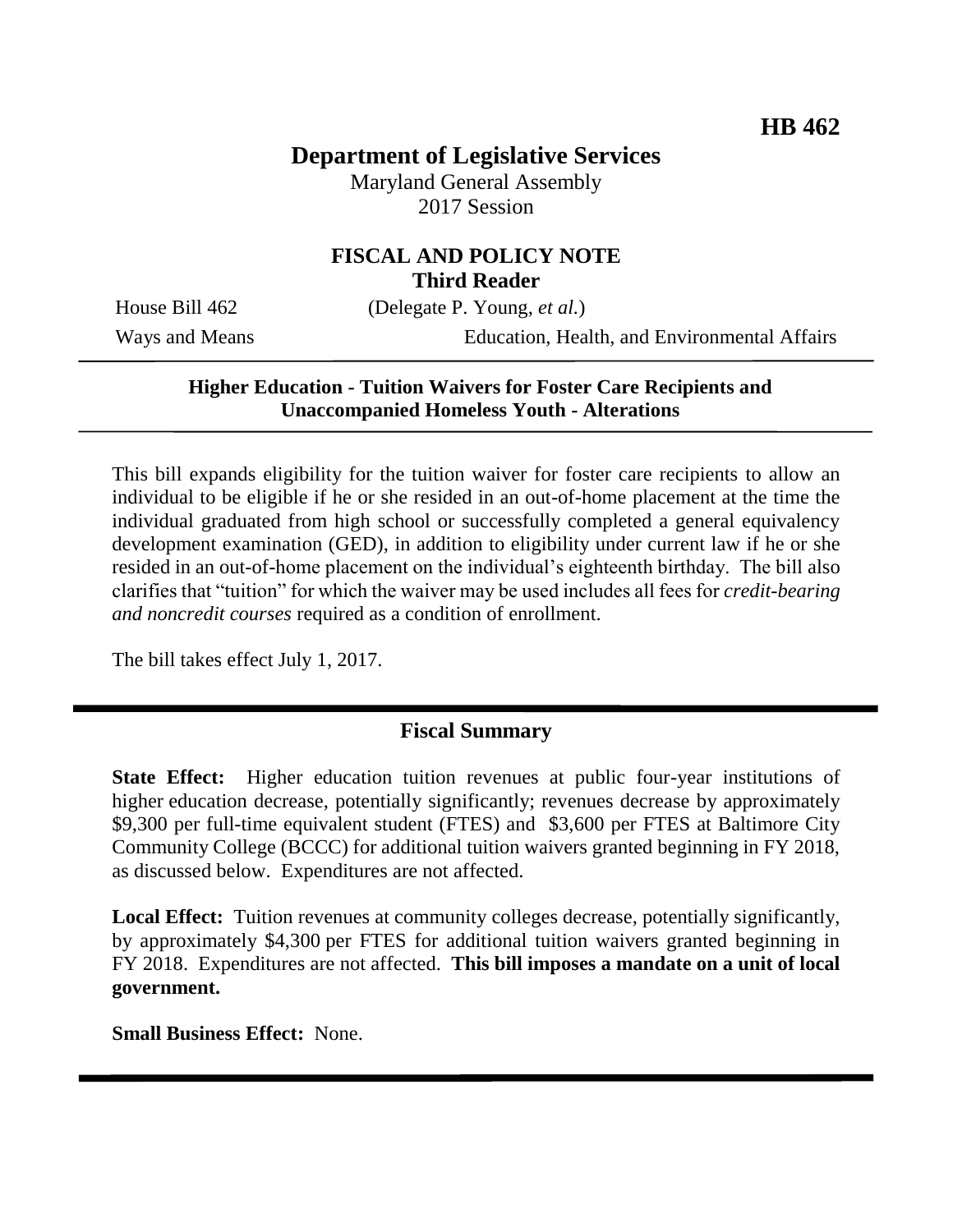### **Analysis**

**Current Law:** Specified foster care recipients who were placed in an out-of-home placement by the Department of Human Resources are eligible for a tuition exemption (including mandatory fees) to attend a public institution of higher education in Maryland. Foster care recipients who resided in an out-of-home placement on their eighteenth birthday are eligible for the waiver. Foster care recipients adopted from an out-of-home placement or placed into guardianship after their thirteenth birthday are likewise eligible for the exemption; younger siblings are also eligible for the exemption if they are adopted by the same family from the same guardianship or out-of-home placement. Finally, individuals who resided in an out-of-home placement in the State for at least one year on or after their thirteenth birthday and returned to live with their parents after the out-of-home placement ended are also eligible for the tuition waiver.

An unaccompanied homeless youth is eligible for a tuition and mandatory fee exemption to attend a public institution of higher education in Maryland if the individual (1) has had a consistent presence in the State for at least one year before enrollment in a public institution of higher education that is documented by school, employment, or other records; (2) is not in the physical custody of a parent or guardian; (3) is a homeless child or youth, as defined by the McKinney-Vento Homeless Assistance Act; and (4) was determined to be a homeless child by one of several specified individuals.

To qualify for an exemption, a foster care recipient or unaccompanied homeless youth must be enrolled in an institution as a candidate for a vocational certificate or an associate's or bachelor's degree before reaching age 25 and must file annually for federal and State financial aid by March 1. If a foster care recipient or unaccompanied homeless youth receives a scholarship or grant, the scholarship or grant may not be applied to the tuition of the foster care recipient or unaccompanied homeless youth. The exemption continues until five years after initial enrollment as a candidate for an associate's degree or a bachelor's degree or until the individual receives a bachelor's degree, whichever occurs first.

#### **Background:**

#### *Foster Care*

In fiscal 2016, on average 3,785 children in Maryland were in foster care each month (with an additional 9,619 in subsidized guardianships or subsidized adoptions); however, about 38% of those children exited foster/kinship care to permanency within 12 months of entry.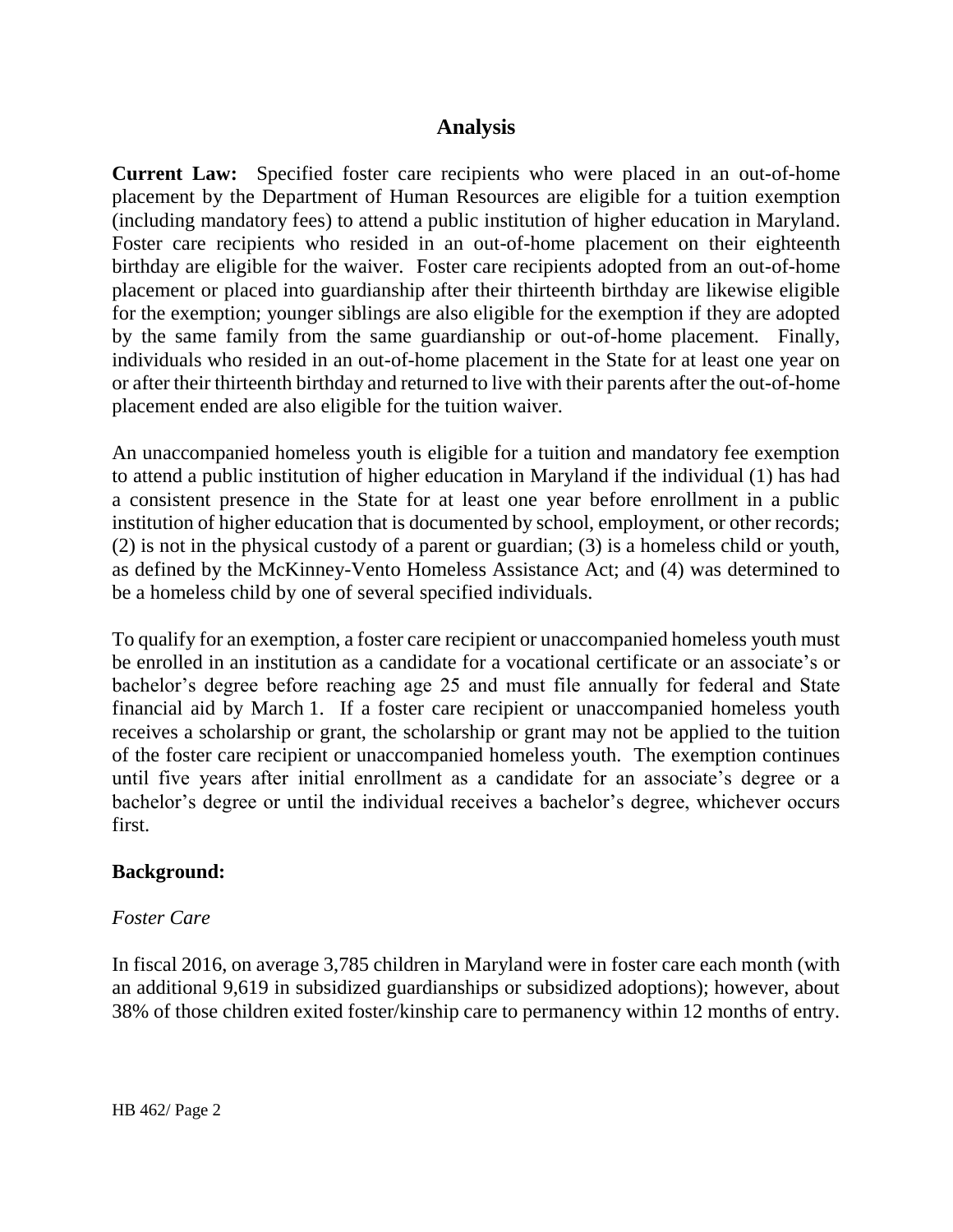According to data collected by Foster Care to Success, nationwide, less than 10% of former foster youth attain a bachelor's degree. Research has shown that, with the proper support, a larger percentage of former foster youth can attain a postsecondary education.

### *Homeless Youth*

Chapters 544 and 545 of 2013 established the Task Force to Study Housing and Supportive Services for Unaccompanied Homeless Youth. The task force reported in November 2013 that it is unclear how many unaccompanied homeless youth reside in Maryland, in large part because these youth frequently go unidentified or unserved, but there is reason to believe that the population is significant and growing.

School systems across the State identified more than 14,691 homeless students in their schools during the 2011-2012 school year, up from approximately 13,000 only two years earlier, and virtually all reported that a portion of these homeless students were unaccompanied. Nationally, it is estimated that 8% of youth between ages 13 and 21, approximately 1.6 million to 1.7 million youth across the nation, experience homelessness over the course of a given year.

**State Revenues:** Higher education tuition revenues decrease beginning in fiscal 2018 due to the expansion of the foster care tuition waiver program from eighteen-year-olds to whenever an individual graduates from high school or receives a GED. The exact impact cannot be reliably quantified but may be significant. It is unknown how many additional former foster care recipients become eligible and choose to use the waiver due to expanding the eligibility requirements.

Using the proposed fall 2017 rates, the average annual tuition and fees for full-time resident undergraduates at public four-year institutions for fiscal 2018 is \$9,417. The actual amount of the revenue decrease per FTES may be less depending on the number of credits attempted per recipient and the distribution of institutions that waiver recipients choose to attend. According to Maryland Higher Education Commission (MHEC) data, 61 foster care recipients received a tuition waiver to attend public four-year institutions in fiscal 2015 at an average cost of \$6,813 per recipient and a total cost of \$410,750. Likewise, according to MHEC data, 15 homeless youth received a tuition waiver to attend public four-year institutions in fiscal 2015 at an average cost of \$8,328 per recipient and a total cost of \$117,096.

Tuition revenues may also decrease at BCCC, the only State-operated community college, by an estimated \$3,638 per FTES receiving a waiver based on fall 2016 rates. No former foster care recipients received a waiver in fiscal 2014 or 2015, but two individuals received a waiver in fiscal 2011 at an average cost of \$581 per recipient. No homeless youth received a tuition waiver at BCCC in fiscal 2015.

HB 462/ Page 3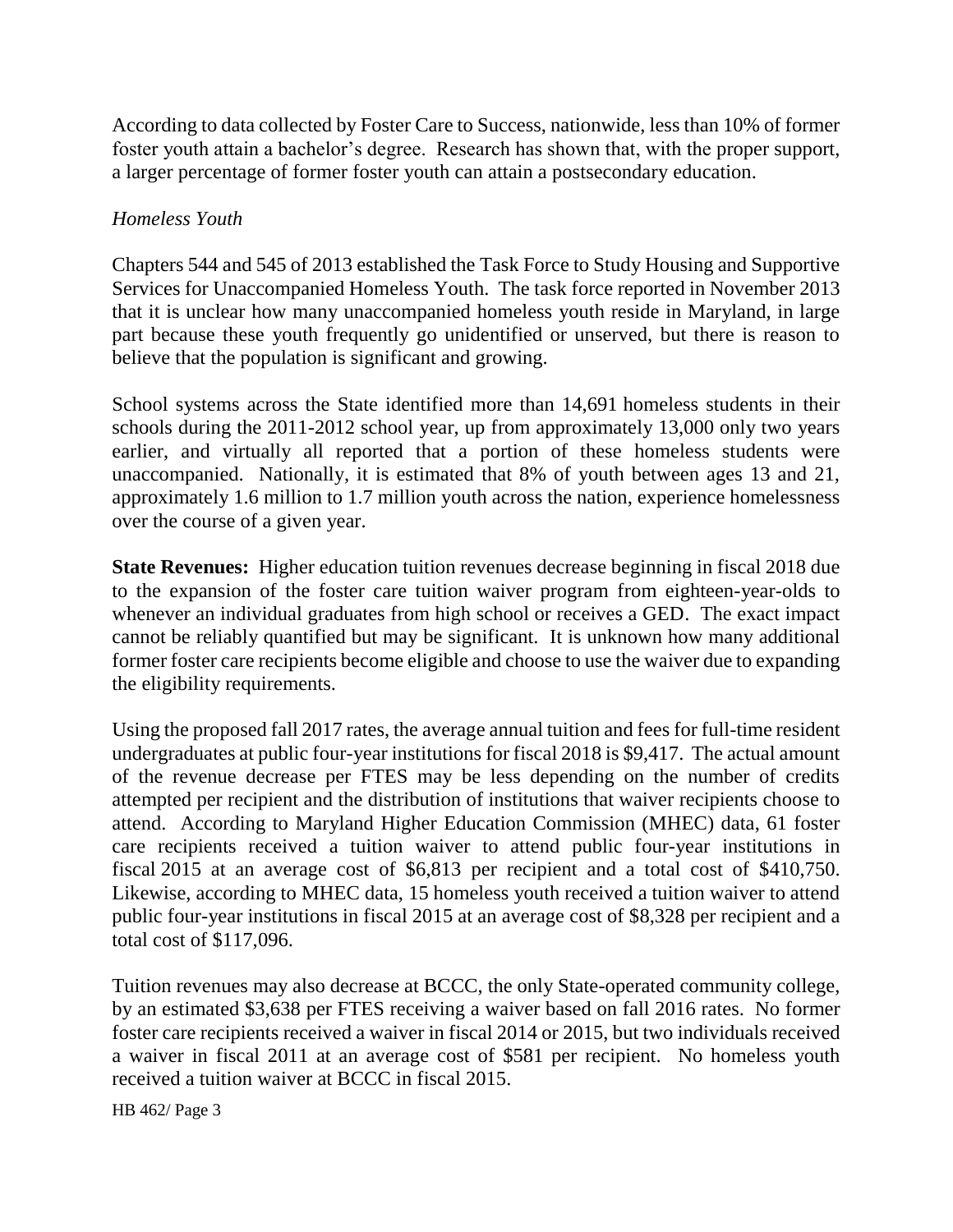Future year revenue losses are dependent on the number of additional recipients who are eligible for a waiver and choose to use it, the number of credits attempted per student, the distribution of institutions that waiver recipients choose to attend, and tuition rates.

Clarifying that tuition includes all fees for credit-bearing and noncredit courses may include fees required for specific courses (*e.g.*, laboratory fees) that were not already being exempted; any additional revenue loss is minimal.

**Local Revenues:** Tuition revenues at locally operated community colleges decrease beginning in fiscal 2018. As discussed above, the impact may be significant but cannot be reliably quantified. The average annual tuition and fees for full-time in-county students at the community colleges for fiscal 2016 is \$4,260. The actual amount of the revenue decrease per FTES may be less depending on the number of credits attempted per student and the distribution of institutions waiver recipients choose to attend. According to MHEC data, 182 foster care recipients received a tuition waiver to attend community colleges in fiscal 2015 at an average cost of \$2,385 per recipient and a total cost of approximately \$434,208. Likewise, according to MHEC data, 17 homeless youth received a tuition waiver to attend public four-year institutions in fiscal 2015 at an average cost of \$2,270 per recipient and a total cost of \$38,595.

Future year revenue losses are dependent on the number of additional recipients who are eligible for a waiver and choose to use it, the number of credits attempted per student, the distribution of institutions that waiver recipients choose to attend, and tuition rates.

Specifically including required course fees in the waiver has a minimal impact on revenues.

## **Additional Information**

**Prior Introductions:** None.

**Cross File:** SB 701 (Senator Zucker, *et al.*) - Education, Health, and Environmental Affairs.

**Information Source(s):** Maryland State Department of Education; Maryland Higher Education Commission; Baltimore City Community College; University System of Maryland; Morgan State University; St. Mary's College of Maryland; Department of Human Resources; Department of Labor, Licensing, and Regulation; Department of Legislative Services